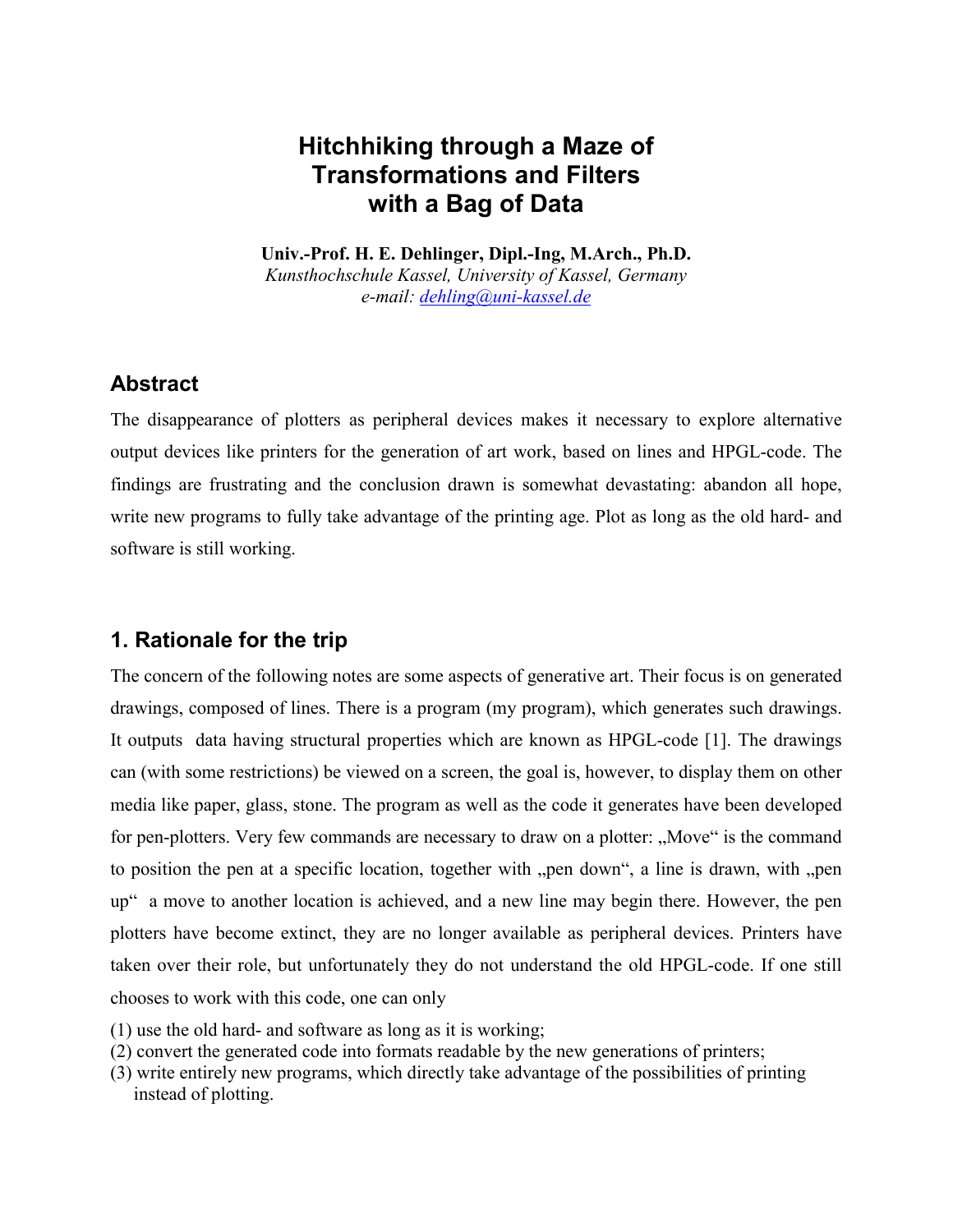In my present work, I use all three of these alternatives. Mainly alternative (2) will be of concern here. To work along the route suggested by alternative (2) is comparable to a trip as hitch-hiker. One knows the departure location, one has a distant destination but there is no timetable, nor organized transportation means to get there. One tries to get a lift on the highways of software packages, one does not know which route one will travel or how long it will take, how comfortable the trip will be, which detours one must agree to take etc. In short: I am trying to hitch-hike with HPGL-code in my back-pack and hope to get a suitable lift from software packages.

The first step is to find such packages, then it depends which transformations and manipulations they allow. If they do not lead us to the desired destination, one has to get off and find another opportunity.

On this trip we are confronted with a number of questions and phenomena.

## **2. Questions**

Questions arising are e.g.: Should a drawing, which was designed to be plotted, be printed at all? What significant changes do occur? What features of a plotter drawing are actually changed, when it is transferred to a printer and how does this transfer affect the image, its quality, its visual evaluation? Comparing plots and prints will reveal some of the differences of both production processes. The plotter relies on a drawing pen. It mimics, to a certain degree, the mechanical and sequential process of drawing by hand. Some of the important properties of this process are

- only lines of a limited thickness are available and they come in discrete steps;
- crossing lines generate gray-scale values and depth;
- the mechanical nature of the drawing process produces inconsistencies and slight variations in the plotted line, e.g. the starting points of a line become distinctly noticeable or the pen may temporarily fail;
- each pen can carry one colour only.

The printed line also has its own characteristic properties, some of them are:

- a homogeneous and perfect image is achievable;
- black lines (or lines of the same colour) are crossing each other "flat", the illusion of depth is lost;
- there are no limitations to the width of lines and they may be chosen from a continuum;
- a very large spectrum of colours is available for prints.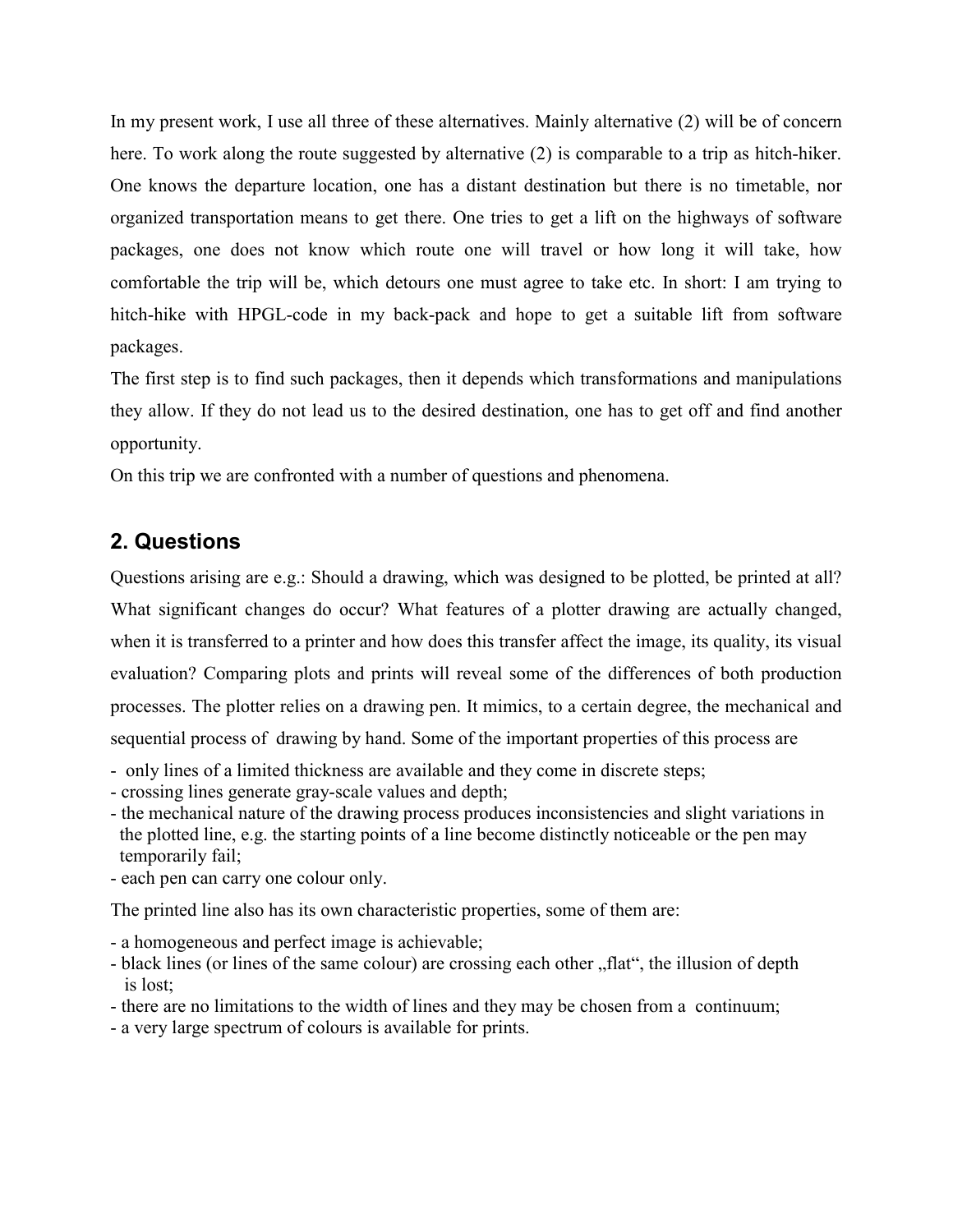From a historic point of view, "Art with a Plotter" was emerging in exactly the same fashion as "Art with a Printer" is emerging: Artists simply made use of contemporary output devices for computers. As with the plotters in the past, art using modern print technology is an emerging art. In the course of history, we will see what artists are producing with this technology. The criteria for art work relying on it, have not entirely been formulated yet. However, there is no question, such work will exist.

To change the width of lines and to colour lines is definitely an extension of the possibilities for prints as opposed to plots. How such possibilities may be exploited with benefit is an open question. The above short list of characteristics suggests: there is a large number of plots which cannot be printed, but there are also ones where it may work. We have to try it, when reasoning fails, and exactly this is the justification for travelling through the maze of software packages. One problem we encounter on this trip its the tremendous number of different data-formats in effect. Each software package is able to handle a distinct set of them (to open, display, save or export). Especially the command "save as" is usually of interest, because it is this command which allows us to transform a set of data from one format to another. To transform the generated data for a drawing by submitting it to a program, to save the transformed data in another format, reopen it in another package, transform anew, change the platform again etc. until finally an exitpossibility to a peripheral device of our choice is found – this in short describes the nature of the trip, which pretty much resembles hitch-hiking.

#### **3. Phenomena**

Along this journey, especially the following three phenomena appear to me as irritating, the phenomenon of

- $(1)$ . Detours"
- $(2)$ . The big Temptation", and
- $(3)$  the "Lucky-Hans-Phenomenon"

#### **3.1 Detours**

Meant are the many intermediate stations one has to visit to get a result. It sometimes needs painstaking searches, dead end roads force us to return with frustration, orientation without a road map becomes difficult. Often powerful software packages with quite a spectrum of capabilities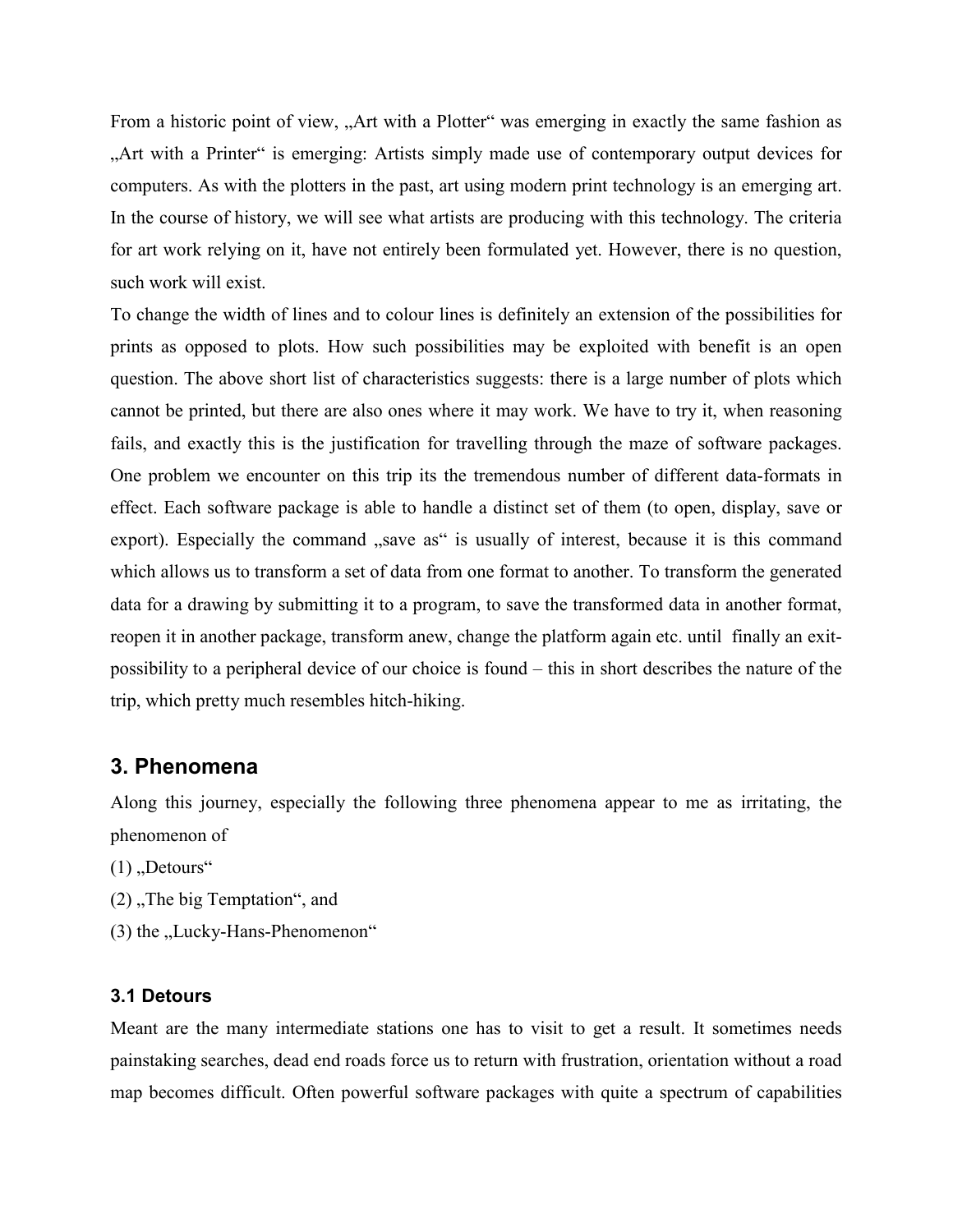are visited, alone, we are interested in a very marginal feature only: To convert one format into another. The detours are definitely a very painful part of the journey. We are never sure, if not to a far more elegant, comfortable and efficient route is existing. It really is like hitch-hiking, any opportunity to get ahead is welcomed.

#### **3.2 The big Temptation**

On the detours we are forced into, we also learn about all the marvelous opportunities offered by the various software packages. Usually they are of considerable magnitude. It is a sweet porridge, from which not to taste is difficult. Transformations and filters are available in abundance. The data out of our back-pack mutate miraculously, new and totally surprising images pop up. A new type of journey suggests itself, by which we are carried from one transformation to the next. The manipulations are far reaching, because they come light footed, with great speed and ease, and they have cumulative effects. Should we stop at the eighteenth layer or add another five? The image we have in our bag is blown away, it disappears entirely, other images grossly different but derived from it move into its place, suggesting "complexity" in a vague sense. Obnoxiously they claim an existence of their own. The big Temptation suggests vast landscapes of unexhaustible and never seen richnesses of worlds of images, opening up without effort. It is raining images. It is like a spook. Is it over, all questions are open.

#### **3.3 Lucky Hans**

Among the fairy tales of the Brothers Grimm is the one called "Lucky Hans". I cite from the beginning:

After Hans had served his master for seven years, he said to him, "Master, my time is up, and since I want to go back home to my mother now, I´d like to have my wages".

". You have served me faithfully and honestly," said the master, ", and I shall reward you in kind". So he gave Hans a gold nugget as big as his head, where upon Hans pulled a kerchief out of his pocket, wrapped it around the nugget, lifted it to his shoulder and set out for home. (citation end) As is known, it is a series of trade ins (transformations) where, objectively speaking, Hans looses with every deal. The wonderful thing in the fairy tale is, this objective fact does not at all affect his luckiness: He exchanges the gold (the wage for seven years of service) for a horse, the horse for a cow, the cow for a pig, the pig for a goose, the goose for a grindstone, which he looses in a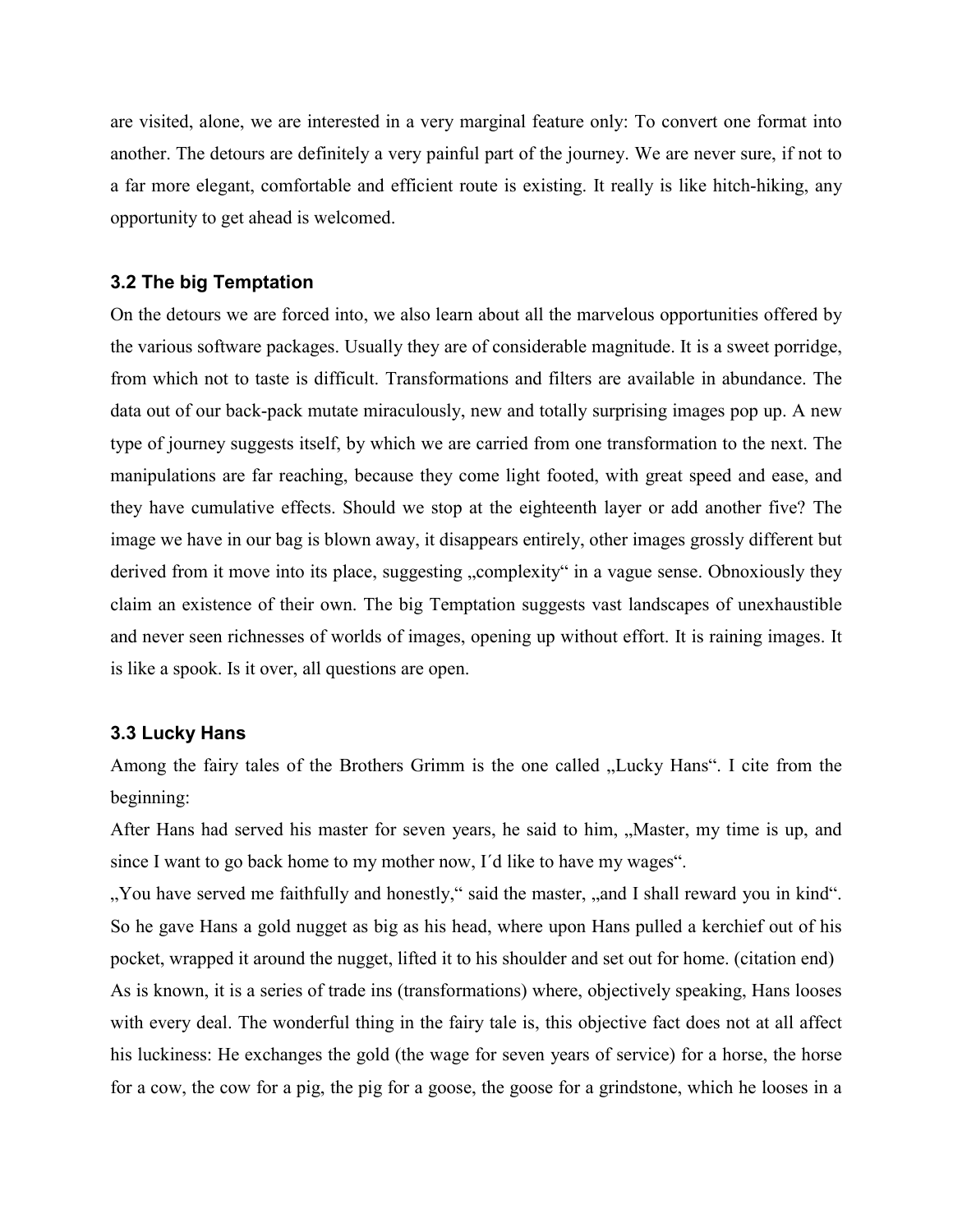well. Each of this trade ins he considers as a personal favor. Looking at the same story from the viewpoint of the trading partners of Hans, we come to a slightly different conclusion. The Lucky-Hans-Phenomenon then describes the steppes loss of a valuable good. In this form, we experience it also on the hitch-hike through the software packages: We loose at every step, irreversible, which is communicated to us by the "undo button" staying mute.

# 4. "Wurf" versus "Griff"

For the generative act, we can identify different approaches [2]. One of them could be described as: "The intentional execution of a concept", and another: "The probing search along an unknown road, supported by the hope to find something".

With the intentional approach, the artist tries to aim directly at the goal, it is the lucky hit which he is after. The probing search ends with a catch. Searching and finding are central concepts to this approach. "Hit" and "Catch" are two metaphors for two different generative scenarios. In my own work I place a high value on the "Hit". The execution of an idea by a program is a direct means to a result [3,4,5]. To catch something requires a process, which eventually will lead to a state, which by declaration (decision) is proclaimed the result. The process of development is interrupted (ended) at an arbitrary, beforehand unknown point, and the last, state of the system" is singled out and raised into the position of a result. The result then suddenly stands for itself, the generating process becomes entirely unimportant in the moment of the decision. It is (usually) not even traceable any more. The result is what counts, not the process which generated it. Of course, this holds also for other generative approaches.

On the route towards a result, the artist experiences states of logical as well as associative analysis and reasoning, states of reduced perception and very alert states, situations, where suddenly all constellations fall into the right positions.

The context which we accept for our work is the sum of all constraining conditions, for which we exclude the possibility of any change. We accept them as given, and by adopting such a position, we introduce elements of resignation. We prefer to arrange ourselves. It is a privilege of the artists to have complete control over their work. They can develop concepts, design their tools and within a close feed-back-loop with the emerging work, they alone decide, how it converges